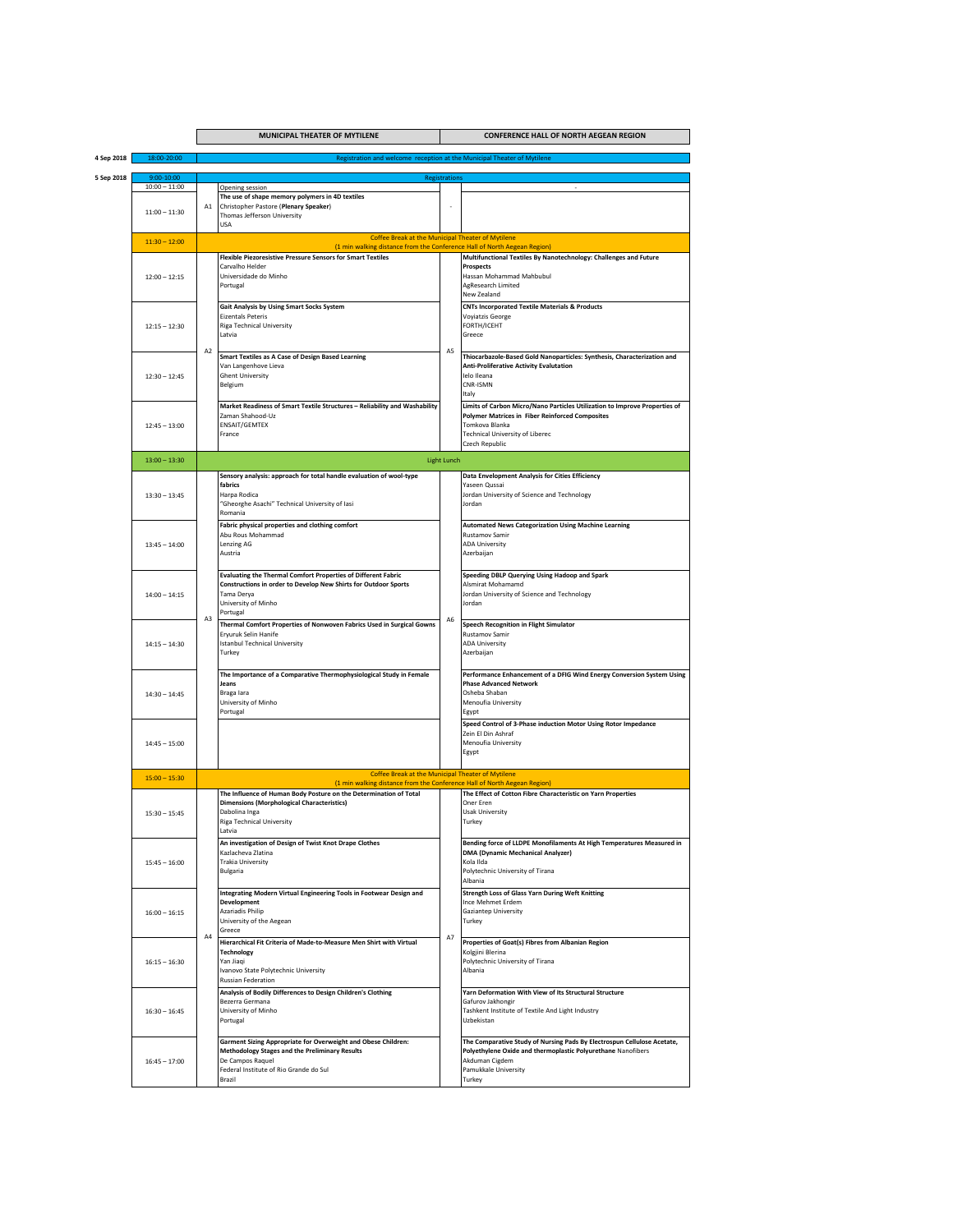|            |                                    |           | MUNICIPAL THEATER OF MYTILENE                                                                                                                                                                                                                           |                    | <b>CONFERENCE HALL OF NORTH AEGEAN REGION</b>                                                                                                                                                                                          |  |
|------------|------------------------------------|-----------|---------------------------------------------------------------------------------------------------------------------------------------------------------------------------------------------------------------------------------------------------------|--------------------|----------------------------------------------------------------------------------------------------------------------------------------------------------------------------------------------------------------------------------------|--|
| 6 Sep 2018 | $09:00 - 11:00$<br>$11:00 - 11:30$ | <b>B1</b> | ERASMUS INTERNATIONAL EVENT<br>Green Energy Solution for the Reliable Electricity Generation in the<br>Greek Aegean Sea Islands. The Case of Lesbos Island.<br>Ioannis Kaldelis (Plenary Speaker)<br>University of West Attica<br>GREECE                |                    |                                                                                                                                                                                                                                        |  |
|            | $11:30 - 12:00$                    |           | Coffee Break at the Municipal Theater of Mytilene                                                                                                                                                                                                       |                    |                                                                                                                                                                                                                                        |  |
|            | $12:00 - 12:15$                    |           | (1 min walking distance from the Conference Hall of North Aegean Region)<br>Air Permeability Characterization of Glass Fiber Nonwoven Fabric for<br><b>Liquid Composite Molding Applications</b><br>Ince Mehmet Erdem<br>Gaziantep University<br>Turkey |                    | Solar Energy Contribution on Minimizing the Energy Consumption of the<br>Center of Environmental Education of Lesbos Island<br>Ioannis Kaldelis<br>University of West Attica<br>Greece                                                 |  |
|            | $12:15 - 12:30$                    | <b>B2</b> | The Effect of Spacer Monofilament Material on Impact Behavior in a<br><b>Weft-Knitted Spacer Fabric Composite</b><br>Salimi Parisa<br>University of Tehran<br>Iran                                                                                      | B5                 | Circular Economy and Eco-Design: An integrating Study for Sustainability<br>in Fashion Sector<br>Pinheiro Eliane<br>State University of Maringá<br>Brazil                                                                              |  |
|            | $12:30 - 12:45$                    |           | An investigation on the Performance Properties of Rubber Fuel Hose<br>Reinforced With 2D Biaxial Braided E-Glass Yarn<br>Bakiler Gökçe<br>Erenli Saç Profil Kauçuk Ve Plastik San. Ve Tic. A.Ş.<br>Turkey                                               |                    | Industry 4.0 Concepts Applied in the Portuguese Garment industry:<br><b>Some Evidences</b><br>Luu Thi Thu Ha<br>University of Minho<br>Portugal                                                                                        |  |
|            | $12:45 - 13:00$                    |           | <b>Initial Designs of Wheelchair Rugby Gloves</b><br>Carvalho Miguel<br>University of Minho<br>Portugal                                                                                                                                                 |                    | Millennials: Is 'green' Your Colour?<br>João Pedro Bernardes<br>University of Minho<br>Portugal                                                                                                                                        |  |
|            | $13:00 - 13:30$                    |           |                                                                                                                                                                                                                                                         | <b>Light Lunch</b> |                                                                                                                                                                                                                                        |  |
|            | $13:30 - 13:45$                    | <b>B3</b> | Sewability Interdependence<br>Karypidis Michail<br>University of Applied Sciences of Central Macedonia / A.Karypidis SA -<br>Clinitex<br>Greece                                                                                                         | <b>B6</b>          | How to Communicate a New Brand of Men's Accessories Through Social<br>Media and Public Relations' Perspective: Strategy of a Portuguese Brand<br>Marques Antonio<br>University of Minho<br>Portugal                                    |  |
|            | $13:45 - 14:00$                    |           | Measurement of Sewing Damage in Woven Fabrics<br>Yıldız Esra Zeynep<br><b>Ege University</b><br>Turkey                                                                                                                                                  |                    | Pattern Design Methods for Non-Conventional Bodies<br><b>Boldt Rachel</b><br>University of Minho<br>Portugal                                                                                                                           |  |
|            | $14:00 - 14:15$                    |           | Mathematical Approach to Sifting Significant Technological Factors into<br>the Sewing Industry<br>Andonova Snezhina<br>South-West University "Neofit Rilski"<br><b>Bulgaria</b>                                                                         |                    | Design Thinking as Necessary Constituent of Creative Industry<br>Olga Savchenko<br>National Technical University<br>Ukraine                                                                                                            |  |
|            | $14:15 - 14:30$                    |           | Design of Smart Garments for Sports and Rehabilitation<br>André Paiva<br>University of Minho<br>Portugal                                                                                                                                                |                    | 'Do as I say, not as I do" - A Systematic Literature Review on the<br>Attitude-Behaviour Gap Towards Sustainable Consumption<br>João Pedro Bernardes<br>University of Minho<br>Portugal                                                |  |
|            | $14:30 - 14:45$                    |           | Digital Twin and Men's Underwear Design<br>Cheng Zhe<br>Wuhan Textile University<br>China                                                                                                                                                               |                    | Overview of Textbooks Published for Hungarian Fashion Design Students<br>Csanák Edit<br>Óbuda University<br>Hungary                                                                                                                    |  |
|            | $14:45 - 15:00$                    |           | <b>Evaluation of Clothing Fit</b><br>Dabolina Inga<br>Riga Technical University<br>Latvia                                                                                                                                                               |                    | Fashion Brands Strategies and Contemporaneous Consumer Behavior on<br><b>Social Media in Portugal</b><br>Marques Antonio<br>University of Minho<br>Portugal                                                                            |  |
|            | $15:00 - 15:30$                    |           | Coffee Break at the Municipal Theater of Mytilene<br>(1 min walking distance from the Conference Hall of North Aegean Region)                                                                                                                           |                    |                                                                                                                                                                                                                                        |  |
|            | $15:30 - 15:45$                    | <b>B4</b> | The Effects of Core Material Parameters on the Mechanical Properties<br>of Double Core and Single Core Spun Yarns<br>Bedez Ute Tuba<br>Ege University<br>Turkey                                                                                         | <b>B7</b>          | Textile Waste for Chemical and Textile Industries Feedstock<br>(Presentation of EU Project)<br>Voncina Bojana<br>University of Maribor<br>Slovenia                                                                                     |  |
|            | $15:45 - 16:00$                    |           | Evaluation of the Knitted Fabrics Stiffness Through Dynamic Testing<br><b>Blaga Mirela</b><br>'Gheorghe Asachi' Technical University of lasi<br>Romania                                                                                                 |                    | Assessment of Acrylic Based Textile Wastes as Energy Source<br>Cay Ahmet<br><b>Ege University</b><br>Turkey                                                                                                                            |  |
|            | $16:00 - 16:15$                    |           | Sustainable Entrepreneurship in the Reuse of Textile Waste. H Sarah<br><b>Trading Case Study.</b><br>Jordão Carina<br>University of Minho<br>Portugal<br>An Evaluation of Usability of Warp Knitted Spacer Fabrics as Hip                               |                    | Regarding the Effect of Finishing Processes on Some Properties of<br><b>Stretch Denim Fabrics</b><br>Piroi Cristina<br>"Gheorghe Asachi" Technical University of lasi<br>Romania<br>Adhesion of 3d Printing Polymers on Textile Fabric |  |
|            | $16:15 - 16:30$                    |           | Protector<br>Ertekin Gözde<br><b>Ege University</b><br>Turkey                                                                                                                                                                                           |                    | Kosova (Spahiu) Tatjana<br>Polytechnic University of Tirana<br>Albania                                                                                                                                                                 |  |
|            | $16:30 - 16:45$                    |           | Thermal Comfort Properties of Firefighters' Clothing with Underwear<br>Eryuruk Selin Hanife<br><b>Istanbul Technical University</b><br>Turkey                                                                                                           |                    | Thermoelectric Heat Patch for Clinical and Self-Management of Post<br><b>Melanoma Excision Wound Care</b><br>Logothetis Irini<br>RMIT<br>Australia                                                                                     |  |
|            | $16:45 - 17:00$                    |           | The Perception of Tactile Feeling and Corresponding Textile Attributes<br>Worldwide<br>Abreu Maria José<br>2C2T-Center of Science And Textile Technology-University of Minho<br>Portugal                                                                |                    | Study on the properties of natural fiber reinforced Poly (lactic acid)<br>composites<br>Cherkaoui Omar<br>Laboratory REMTEX, ESITH (Higher School of textile and clothing<br>industries), Casablanca, Morocco                          |  |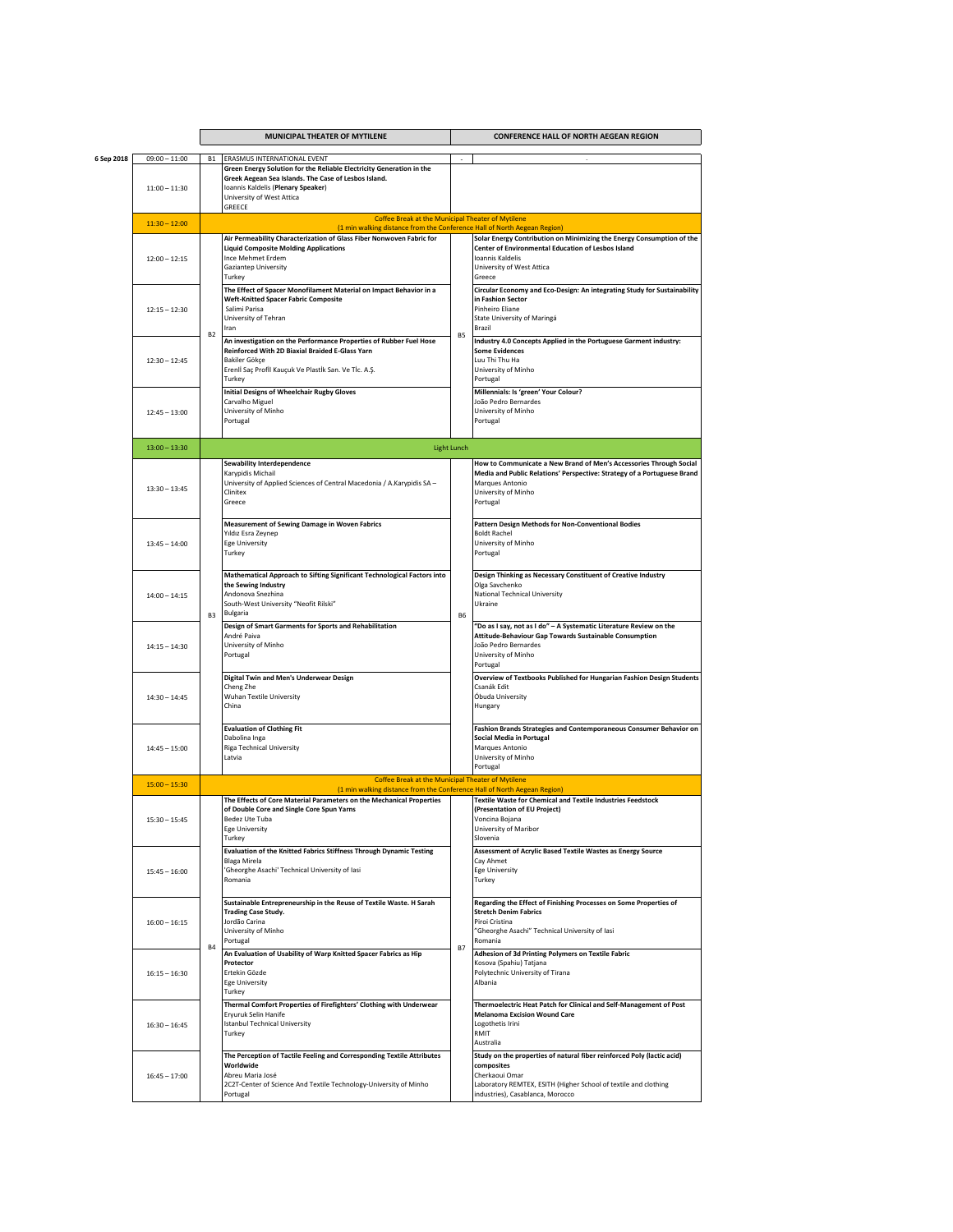|            |                 | MUNICIPAL THEATER OF MYTILENE |                                                                                                                                                                                                                                       | <b>CONFERENCE HALL OF NORTH AEGEAN REGION</b> |                                                                                                                                                                                                                    |
|------------|-----------------|-------------------------------|---------------------------------------------------------------------------------------------------------------------------------------------------------------------------------------------------------------------------------------|-----------------------------------------------|--------------------------------------------------------------------------------------------------------------------------------------------------------------------------------------------------------------------|
| 7 Sep 2018 | $09:30 - 09:45$ |                               | Silk: Its Importance in the Brazilian Economy and the Textile Value<br>Chain/Fashion<br><b>Barcelos Silvia</b><br>State University Maringá - UEM<br>Brazil                                                                            |                                               | Release Characteristics of Naproxen Loaded Poly (Vinyl Alcohol)<br><b>Nanofibers</b><br>Akduman Cigdem<br>Pamukkale University<br>Turkey                                                                           |
|            | $09:45 - 10:00$ | C1                            | Design and Characterization of Textile Extension Sensor for Sports and<br><b>Health Applications</b><br>André Paiva<br>University of Minho<br>Portugal                                                                                | C5                                            | Copaíba Essential Oil Nanoencapsulation: Production and Evaluation<br>Luisa Mendes<br>University of Minho / 2C2T<br>Portugal                                                                                       |
|            | $10:00 - 10:15$ |                               | A Research on the Use of Copper Core Yarns in Electromagnetic<br><b>Shielding Application</b><br>Yeşildağ İrem<br><b>Ege University</b><br>Turkey                                                                                     |                                               | Experimental Studies at Molecular Level on the Protective Textile<br><b>Materials' Response Under Extreme Conditions</b><br>Konstantinos Andrikopoulos<br>FORTH/ICEHT<br>Greece                                    |
|            | $10:15 - 10:30$ |                               | The Omni-Channel Concept: A Case Study About the Union of Sales<br><b>Channels in Portugal</b><br>Abreu Maria José<br>2C2T-Center of Science And Textile Technology-University of Minho<br>Portugal                                   |                                               | Use of DMDHEU With Novel FR Chemical for CO/PET Blends<br>Atakan Raziye<br><b>Istanbul Technical University</b><br>Turkey                                                                                          |
|            | $10:30 - 10:45$ |                               | EMI Protection Elements on Cadmium Telluride Thin Films<br>Kirichenko Mykhailo<br>National Technical University «Kharkiv Polytechnic Institute»<br>Ukraine                                                                            |                                               | Comparisons of the Photochromic Behaviour of Dyes in Solution and on<br>Polyester Fabric Applied From Supercritical Carbon Dioxide Solvent<br>Abate Molla Tadesse<br>Politecnico di Torino<br>Italy                |
|            | $10:45 - 11:00$ |                               | Textile-Based Pressure Sensors for Step Detection: A Preliminary<br>Assessment<br>Ferreira Andre<br>University of Minho<br>Portugal                                                                                                   |                                               | Hydrodynamics of Hot Water Flow on Fabrics and Its influence on<br>thermal Performance of Fabric Systems<br>Gholamreza Farzan<br>University of Alberta<br>Canada                                                   |
|            | $11:00 - 11:30$ |                               | <b>Coffee Break at the Municipal Theater of Mytilene</b>                                                                                                                                                                              |                                               |                                                                                                                                                                                                                    |
|            | $11:30 - 11:45$ |                               | (1 min walking distance from the Conference Hall of North Aegean Region)<br>Studies on Manufacturing of A Pajamas for Patients With Burn Wounds<br>of High Surface<br>Radu Cezar<br>"Gh. Asachi" Technical University Iasi<br>Romania |                                               | Negative Pressure Waves in Fluid Systems - Natural and Technological<br>Phenomena<br>Veliyev Fuad<br>Baku Higher Oil School<br>Azerbaijan                                                                          |
|            | $11:45 - 12:00$ |                               | <b>Experimental interactive Luminous Ballet Outfit</b><br>Carvalho Helder<br>University of Minho<br>Portugal                                                                                                                          |                                               | Numerical investigation of Swirl Flow Effect on Heat Exchanger<br>Efficiency According to Different Inlet Position and Reynolds Number<br>Çakan Murat<br><b>Istanbul Techical University</b><br>Turkey             |
|            | $12:00 - 12:15$ | C2                            | Shape Memory Clay Flaps assisted Body Cooling Fabrics<br>Abeywardena Sujani<br>University of Moratuwa<br>Sri Lanka                                                                                                                    | C6                                            | <b>Computer Based Approximate and Mathematical Solution of one</b><br>Kinematics Problem Related to a Nonlinear Differential Equation<br>Aliyev Yagub<br><b>ADA University</b><br>Azerbaijan                       |
|            | $12:15 - 12:30$ |                               | Study on the Body Girth Dynamic Size for Wetsuit Ease Design<br>Wu Xinzhou<br>Wuhan Textile University<br>China                                                                                                                       |                                               | Talent Assessment in Software Development Firms<br>Alawneh Luav<br>Jordan University of Science and Technology<br>Jordan                                                                                           |
|            | $12:30 - 12:45$ |                               | Development of a Methodology of the Product Line Matrix formation of<br>the Enterprise Fabricating Clothes Commentation<br>Klochko Inna<br>Vladivostok State University of Economics and Service<br>Russian Federation                |                                               | Contribution of Azerbaijan To the Energy Security of the European Union<br>Azakov Siyavush<br>Baku Higher Oil School<br>Azerbaijan                                                                                 |
|            | $12:45 - 13:00$ |                               | Moisture Management and Drying Properties of Double Face Knitted<br><b>Fabrics</b><br>Oglakcioglu Nida<br><b>Ege University</b><br>Turkey                                                                                             |                                               | <b>Hybrid Photoenergy Installation Development</b><br>Zaitsev Roman<br>National Technical University «Kharkiv Polytechnic Institute»<br>Ukraine                                                                    |
|            | $13:00 - 13:30$ |                               |                                                                                                                                                                                                                                       | <b>Light Lunch</b>                            |                                                                                                                                                                                                                    |
|            | $13:30 - 13:45$ |                               | Sustainability: A Vision for the Circular Economy in the Fashion Industry<br>Pinheiro Eliane<br>UEM/UTFPR<br>Brazil                                                                                                                   |                                               | <b>Photochromic Textile Materials</b><br>Morsümbül Seniha<br>Ege University<br>Turkey                                                                                                                              |
|            | $13:45 - 14:00$ | C3                            | Application of Innovative Technologies in Fashion Design Education<br>Kazlacheva Zlatina<br><b>Trakia University</b><br><b>Bulgaria</b>                                                                                               | C7                                            | <b>Biological Synthesis and Characterisation of Zirconia Nanoparticles</b><br>Using Averrhoa Bilimbi and Evaluation of Their Antimicrobial Activities<br>Tharsan Jeyasakthy<br>Univeristy of Kelaniya<br>Sri Lanka |
|            | $14:00 - 14:15$ |                               | Calculation of the Body Measurements after Analyzing the Historical<br><b>Pattern Block</b><br>Zhang Shichao<br>Ivanovo State Polytechnic University<br>Russian Federation                                                            |                                               | Potential Roles of Fluorine-Containing Sol-Gel Coatings Against<br><b>Adhesion To Control Microbial Biofilm</b><br>Plutino Maria Rosaria<br>CNR-ISNM I<br>Italy                                                    |